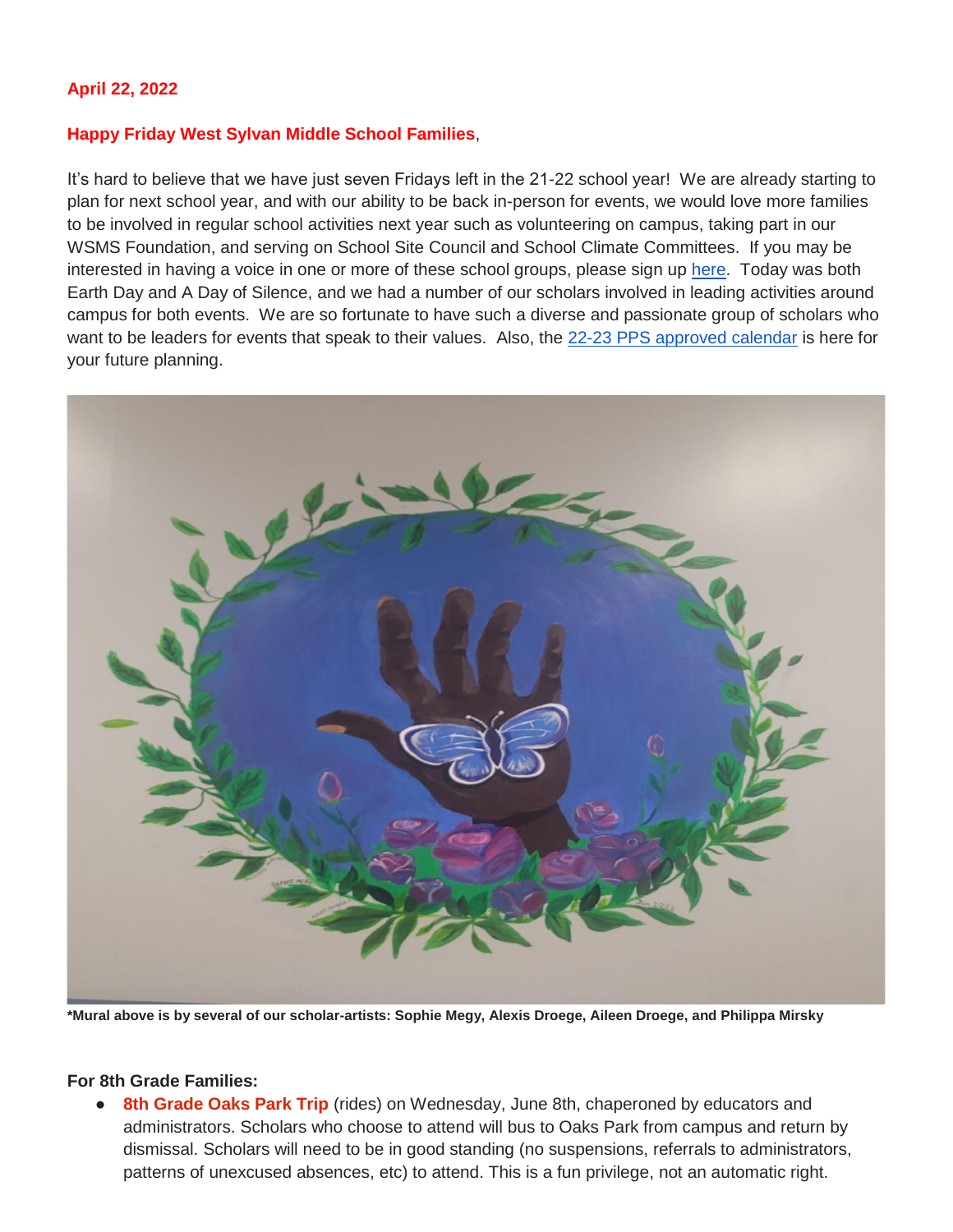- **8th Grade Promotion** is at Lincoln High School on Thursday, June 9th at 6 p.m. so that you can start planning ahead. Each scholar will have *four* guest tickets for family members. More information will be shared as we get closer to the date.
- **WSMS Foundation Oaks Park Event for 8th graders**: This will be an optional evening event for our 8th graders hosted by our WSMS Foundation at Oaks Park on Friday, June 10th. Families will have to self-transport for this event, as it is a Foundation-sponsored event. More information will be sent in the coming months for those who want to participate.

# **For 6th Grade Families:**

- **Outdoor School** permission packets went home through science classes. Outdoor school will be on **May 16th and May 17th, off-site.** There will be two day trips to off-site locations for a modified outdoor school experience. The day trips will have school bus transportation, leaving WSMS at 9:30 a.m. and returning to WSMS around 6:30 p.m. both evenings. Both lunch and dinner will be served both days. **We anticipate that some families may have concerns about the evening pick-up and may need assistance. If you will be unable to arrange for pick-up those two nights, please respond [here.](https://forms.gle/hy6fptsqA3aFjc1Z8)** We are working on an alternative transportation option for any families in need of assistance those two nights.
- **6th grade skate party hosted by WSMS Foundation!** Wed, June 8th, 7-9 at Oaks Park

# **For Families with 5th Graders Coming to WSMS in 2022-23:**

We will host two in-person informational sessions at WSMS on Monday, May 9th and Monday, May 23rd from 4:30-6 p.m. These will be opportunities to hear from school administrators, get an overview of WSMS classes, programs and supports and see the campus. If you are interested in attending in-person, please sign-up [here.](https://forms.gle/ZnyhEwFhjWuacQd6A) We will also share a video of similar information so that anyone who cannot attend these sessions can hear information. We are also collaborating with our K-5 schools to arrange an in-person visit for 5th graders with their teachers on May 25th. More details on that visit will be shared as we finalize details with our feeder school teams.

# **West Sylvan TAG (Talented And Gifted) Updates:**

- **TAG Nominations**: All students nominated in the past two years (2020-21 school year and 2021- 22 school year) have been identified or not as TAG. Parents and guardians of students nominated **last year (2020-21)** should have **already received notification** of this by mail. Parents/guardians of students nominated **this year (2021-22)** will be **notified soon** by mail; our central TAG department is **currently preparing** these letters.
- **Single-Subject Acceleration (SSA) in Math - April 15-May 15 Application Window**: If you are a seventh grader interested in: 1) accelerating in from 7th Grade Common Core Math into Compacted Math Year 2 for 8th grade, or 2) accelerating from Compacted Math Year 1 into Geometry for 8th grade, **contact your current math teacher**: they will first confirm whether or not your MAP math assessment data **falls in the range for eligibility**. If SSA *is* recommended, families will meet **virtually** to fill out the SSA application **with** the student's current math teacher. For more information, see the [PPS TAG SSA](https://www.pps.net/Page/2886) page or the [West Sylvan TAG page.](https://sites.google.com/pps.net/west-sylvan-tag/)

# [SSA Parent Guide](https://drive.google.com/file/d/1uyNxlw2MiYVSYrKfgEChsEQjTWw-Fz_V/view?usp=sharing)

[WGA Parent Guide](https://drive.google.com/file/d/1AT8aGRXhvghzlB3N1zRAvzEdnpgH_EtN/view?usp=sharing)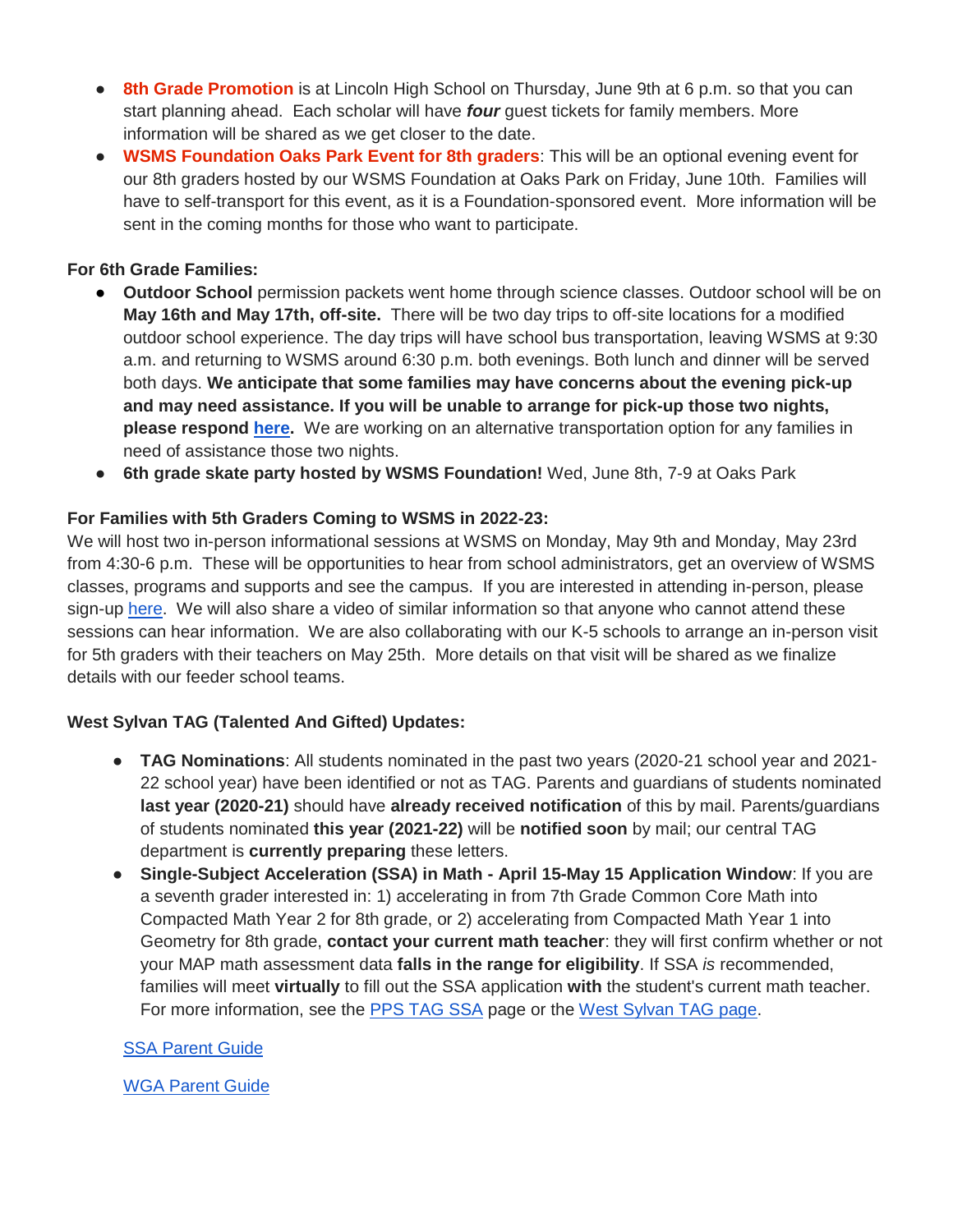● **Whole Grade Acceleration (WGA) - Applications open April 15-May 15.** [See information about](https://www.pps.net/Page/2888)  [WGA from PPS TAG here.](https://www.pps.net/Page/2888) Please contact the West Sylvan TAG Coordinator, Laurel Richards, at lrichards@pps.net for **next steps.**

#### **Interested in Volunteering?**

Become an approved PPS volunteer by following the information [here.](https://www.pps.net/volunteer) Our library and classrooms are spaces where we can use family volunteers through the end of the school year. Once your application is approved, please contact school administration to see how you can help.

# **Mark your calendar now in preparation:**

**Choir trip to Cleveland HS:** Wednesday, April 27th **Asian Pacific American Heritage Month**: May **Teacher and Administrator Appreciation Week:** May 2nd-6th **6th Grade Outdoor School**: May 16-17th off campus *day* camps, returning at 6:30 p.m. **Spring Band Concert at Lincoln High School:** May 24th **5th Grade Visit to WSMS:** May 25th, rising 6th graders are invited to be bused to WSMS for a morning of introduction and welcome to middle school with their teachers **No School (Holiday)**: Monday, May 30th **7th Grade WSMS Foundation Sponsored Event:** June 3rd WSMS Gym (6:30-8:30 p.m.) **8th Grade Field Trip to Oaks Park**: Wednesday, June 8th (during school hours) **[6th Grade Oaks Park 80s Skate Party:](https://drive.google.com/file/d/1HX8ZSQKzyqWvLRfXLGu2Y1wta5BjPMTa/view?usp=sharing)** Sponsored by WSMS Foundation on Wednesday, June 8th 7-9 p.m. **8th Grade Promotion:** Thursday, June 9th 6 p.m. at Lincoln HS **Final school day 21-22**: Friday, June 10th (grades finalized by the next week)

**[8th Grade WSMS Foundation Sponsored Oaks Park Party:](https://drive.google.com/file/d/1Xmnh7GZQ4CeU37XYKCGmhbngkxRpoOOp/view?usp=sharing)** June 10th (evening)

# **Advancement Via Individual Determination (AVID) Classes for 22-23:**

We are looking for applicants to join our AVID elective for the 2022-23 school year. Why is an AVID experience a good thing? AVID scholars have a history of proven excellence with 94% meeting all 4-year university requirements, 90% accepted directly to 4-year universities out of high school, 84% persist in the second year of university. If you are interested in having your scholar join AVID, and your scholar is also interested in joining AVID, please complete this interest [form.](https://docs.google.com/forms/d/e/1FAIpQLSdpPNrTbbG1YoO1o0bwfKFg3SDu-UarWp5LE59aNPm0xsaCQg/viewform?usp=sf_link)

# **MYP News:**

WSMS completed our consultancy visit this week. We are excited to be gaining momentum again in our professional development goals toward eventually being an authorized IB Middle Years Programme. [Please](https://docs.google.com/presentation/d/17SY-I5PfW5t18hZZ0ELhA85-iVSoBrj6_zKBGUaFTP8/edit?usp=sharing)  visit [this slide deck for more updates on WSMS MYP implementation.](https://docs.google.com/presentation/d/17SY-I5PfW5t18hZZ0ELhA85-iVSoBrj6_zKBGUaFTP8/edit?usp=sharing) MYP lessons and units focus on inquiry, discussion, analysis, critique and defense of work, critical thinking, investigation projects, and performance-based assessments. Developing the MYP Learner Profile means an emphasis on teaching scholars to be inquirers, knowledgeable, communicators, principled, open-minded, caring, educational risktakers, balanced and reflective learners.

# **Host Family Needed for an Arabic Educator for 22-23 School Year:**

Through the American Councils for International Education, WSMS has been awarded a grant for a fullyfunded educator to join our team to teach Arabic for up to 20 hours a week as an additional World Language option for the 22-23 school year. We are looking for a family willing to host the educator, who is coming from Egypt, and will be joining the WSMS team. Through American Councils, the educator is given a living stipend to pay for living accommodations, if hosted by a private family. There would be two needs: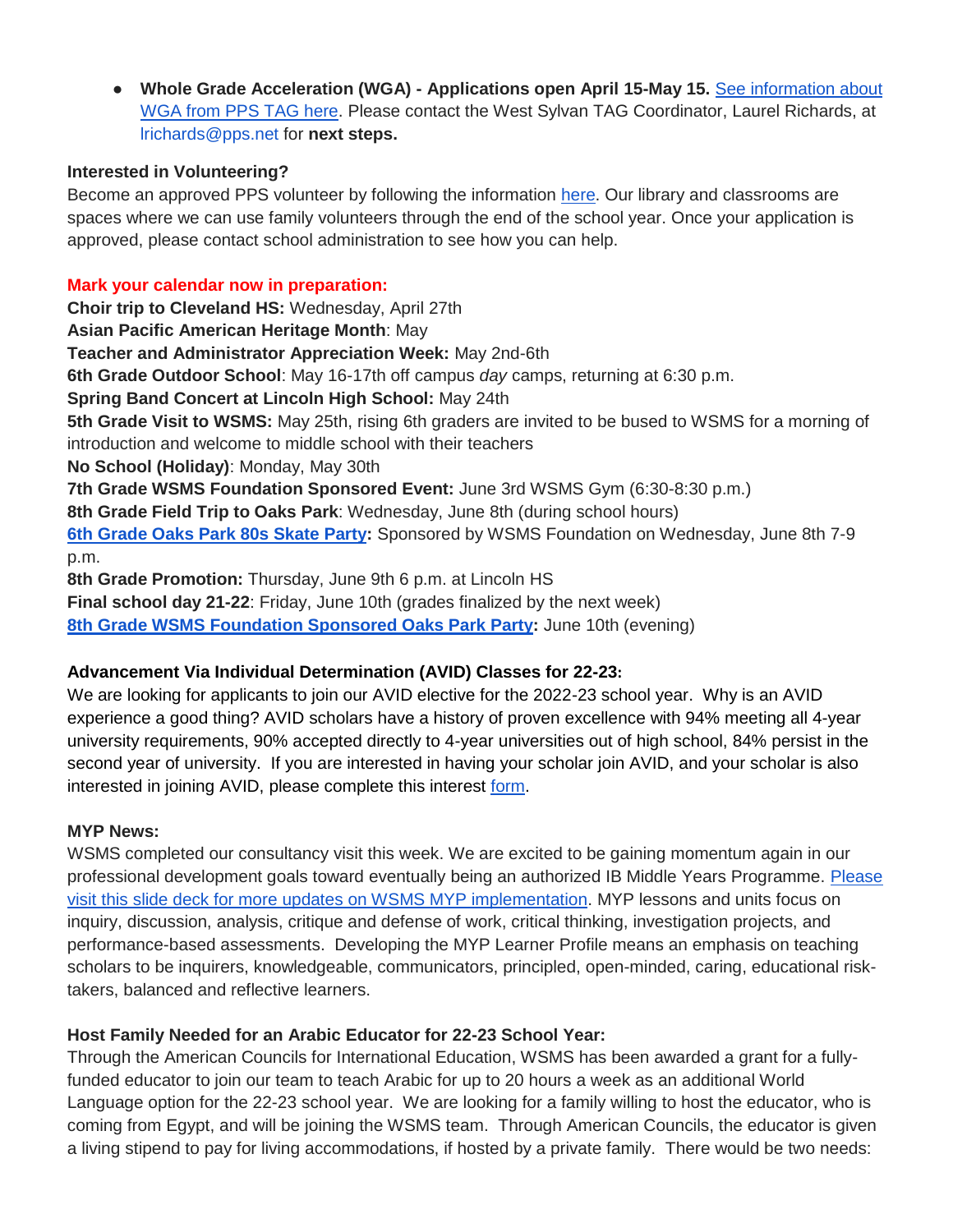- 1. A host family to provide a comfortable space for the educator to stay for the first two weeks upon arrival in the U.S. while we secure housing (arriving on August 11, 2022).
- 2. A host family to provide a room for the educator for the school year (August-June, 2023) and help with transportation needs to and from WSMS for work, as the educator would not have their own transportation.

If you are interested in being a host family, please fill out the form [here.](https://forms.gle/Ljte5CwpWQZtUZCN6)

# **Staffing Updates:**

We would like to welcome **Haley Anderson** to our educator team through the end of 2021-22. Haley is teaching Study Skills classes for our scholars with IEPs and will be providing case management for many of our students with IEPs. We are lucky to have Haley aboard as we move forward!

Also, due to our reduced enrollment for the 2022-23 school year, our administrative leadership team will also be reduced. Next year, WSMS will have a Principal and one Assistant Principal, rather than two Assistant Principals. We were disappointed to learn about this reduction in leadership given the constant needs of our Middle School.

# **Drop-off and pick-up:**

We have family concerns about fellow family members who are driving unsafely in our parking lot and in the streets near campus during drop-off and pick up. Please drive slowly, watch out for the various scholars who are likely not looking at the movement of vehicles, and yield to humans as they cross.

# **Community Care and Neighborhood Safety:**

Our neighbors in the West Slope community ask that while parked and driving in the neighborhood we all continue to practice care and kindness toward their property, and that we report any damage to the homeowners should an accident occur. They also ask that we please do not block their driveways during our pick-up and drop-off times. We appreciate your cooperation!

# **WSMS Foundation:**

Thank you so much to our Foundation for the updates and new look of the counseling space in the front of our building! We appreciate your support and vision in making this new look a reality for our scholars!

Please support our WSMS Foundation! Every contribution helps our school by allowing us to fund educational opportunities and events for your scholars! Please consider donating to WSMS Foundation to help support important instructional additions for our scholars in the coming school year. Every donation helps!

You can donate and find out more information about our WSMS Foundation and their amazing work for our scholars [here.](https://www.westsylvanfoundation.com/) Also follow them on Instagram @**west.sylvan.foundation** and check out our West Sylvan students in their **school**, **sports**, **performances**, **events**…

If you have a scholar event, announcements related to scholars and their achievements, or you'd like to advertise let us know. Email Lisette Crepeaux at thecrepeauxs@gmail.com.

# **Daily Loaner Laptops for Scholars:**

We no longer have a supply of daily loaner chromebooks to issue when scholars forget their chromebooks at home. Please help remind our scholars to take their \*fully charged\* PPS-issued chromebook to and from school each day. We distributed BumpArmor cases to all scholars, and we ask that you please encourage your scholar to use the case to protect and extend the life of their device.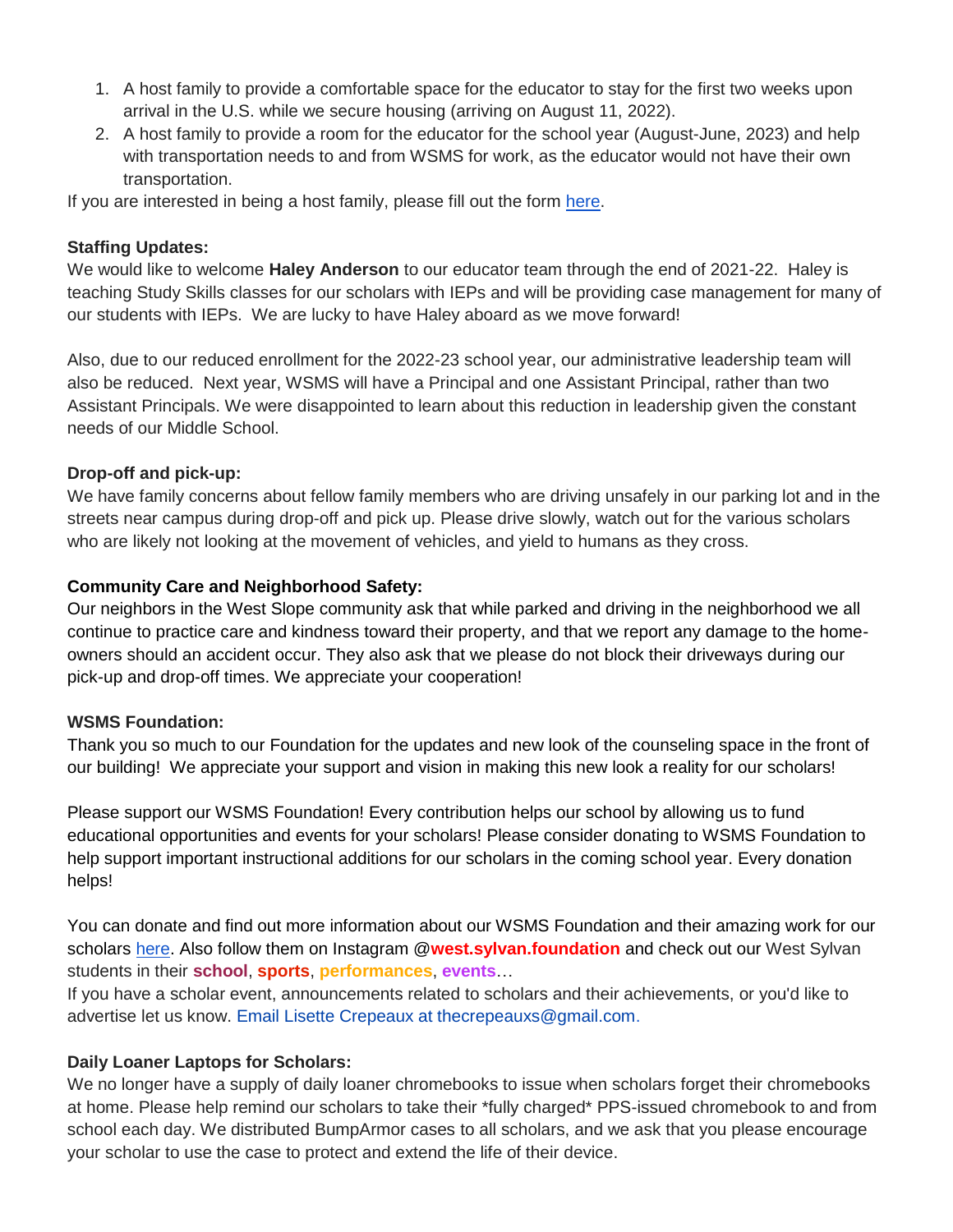#### **Help with Cell Phones:**

Our catch phrase that we use at WSMS regarding cell phones during the school day is, **"Out of sight and away, unless we say."** Any additional monitoring you can put in place to keep an eye on your scholars' social media activity is also greatly appreciated! There are times when scholars may need to access their devices for family reasons or even in instructional settings, and we encourage speaking with an adult if such a need arises. Also, several families have had concerns with their scholars' use of cell phones throughout the day for non-instructional reasons. We will continue to remind scholars of this expectation throughout their school day. If scholars post inappropriate content on social media, please report the account for review.

Some families have inquired about apps that can restrict various features on cell phones for scholars throughout the day so that they are not on social media and are not tempted to engage with others through social media platforms. Here are some tips we have given families: **NY Times Article:** [The Best Apps for](https://www.nytimes.com/wirecutter/reviews/best-apps-to-manage-your-kids-phone/)  [Managing Your Kids Phone;](https://www.nytimes.com/wirecutter/reviews/best-apps-to-manage-your-kids-phone/) **[Support for Apple;](https://support.apple.com/guide/iphone/set-up-parental-controls-iph00ba7d632/ios) [Support Google](https://support.google.com/families/answer/7103340?hl=en)[;](https://familytime.io/) [Family Time Article & Tips;](https://familytime.io/) [Verizon](https://www.verizon.com/support/verizon-smart-family-restrictions-video/)  [Support.](https://www.verizon.com/support/verizon-smart-family-restrictions-video/)** 

# **Picking Up Scholars:**

Per Oregon law, *an approved adult is required to sign out any scholar* who leaves campus before the end of the school day. Our office has been experiencing heavy family traffic prior to our 3:45pm dismissal, due to daily early pick-ups. If possible, we ask that you avoid picking up your scholar between 3:15pm-3:45pm as you will not find parking, and our office staff is limited in the afternoons. Any planning around that time frame is appreciated.

#### **COVID-19 Updates:**

There was one COVID-19 case reported this week.

# **Resources for Family Extended Learning and Activities:**

- **Fentanyl & Teen Substance Use Awareness Night:** Multnomah County, the Big Village Coalition and Portland Public Schools are partnering to host [this virtual event](https://drive.google.com/file/d/1rpkL62vQgFLHluBIm9tM3b4W_L-bhfVa/view) on Tuesday April 19th from 7:00-8:30pm. [Click here](https://us02web.zoom.us/meeting/register/tZAsf--upjouE9fML5E0tnVJwgtbkhcRT2wZ) to register.
- **Child Vaccine Catch-Up Clinic:** McDaniel HS, April 13 [\(English\)](https://www.multco.us/file/116230/download) [\(Spanish\)](https://www.multco.us/file/117234/download) [\(Chinese\)](https://www.multco.us/file/117231/download) [\(Vietnamese\)](https://www.multco.us/file/117235/download) [\(Russian\)](https://www.multco.us/file/117232/download) [\(Somali\)](https://www.multco.us/file/117233/download) (other dates & times [listed here\)](https://www.multco.us/health/news/school-immunization-deadline-extended-don%E2%80%99t-wait-catch)
- **Verselandia!** [\(April 28, 2022 Flier\)](https://www.pps.net/cms/lib/OR01913224/Centricity/Domain/254/Verselandia-2022-11_17-Poster.pdf)
- **Cognizan[t](https://www.pps.net/cms/lib/OR01913224/Centricity/Domain/254/Cognizart-2022-360ArtsCamp.pdf)** [360 Arts Summer Camp](https://www.pps.net/cms/lib/OR01913224/Centricity/Domain/254/Cognizart-2022-360ArtsCamp.pdf)
- OSU STEM Academy [AWSEM Club](https://www.pps.net/cms/lib/OR01913224/Centricity/Domain/254/AWSEM_Flyer_Combined_General.pdf) Spring Dates [\(English\)](https://www.pps.net/cms/lib/OR01913224/Centricity/Domain/254/AWSEM_spring2022_English.pdf) [\(Spanish\)](https://www.pps.net/cms/lib/OR01913224/Centricity/Domain/254/AWSEM_spring2022_Spanish.pdf)
- Multnomah Youth Commission accepting applications [\(flier\)](https://www.pps.net/cms/lib/OR01913224/Centricity/Domain/254/MYC_Recruitment-2022-23.png) [\(FAQ\)](https://www.pps.net/cms/lib/OR01913224/Centricity/Domain/254/MYC_FAQ.pdf)
- VIBE of Portland [Art Camps, Classes, No-School Workshops](https://www.pps.net/cms/lib/OR01913224/Centricity/Domain/254/VIBE.jpeg)
- VIBE of Portland [East Winds Summer Camp](https://www.pps.net/cms/lib/OR01913224/Centricity/Domain/254/VIBE-east_winds_2022.jpeg)
- OSU [Summer Reading Program](https://www.pps.net/cms/lib/OR01913224/Centricity/Domain/254/OSU-reading-summer-2022.pdf)
- Multnomah Early Childhood Program: [\(English\)](https://www.pps.net/cms/lib/OR01913224/Centricity/Domain/254/MECP-2021-22-PEER-Flyer-English.pdf) [\(Spanish\)](https://www.pps.net/cms/lib/OR01913224/Centricity/Domain/254/MECP-2021-22-PEER-Flyer-Spanish.pdf) [\(Vietnamese\)](https://www.pps.net/cms/lib/OR01913224/Centricity/Domain/254/MECP-2021-22-PEER-Flyer-Vietnamese.pdf)
- Portland Parks & Recreation Preschool [2022-2023 Registration](https://www.pps.net/cms/lib/OR01913224/Centricity/Domain/254/PPR-Preschool-22-23-price-sheet.pdf)

#### **Scholar Counseling Supports (Counselors will move with grades for 22-23):**

**6th Grade:** Counselor: Kandice Abney: [kaabney@pps.net](mailto:kaabney@pps.net) & Administrator: Ben Keller, [bkeller@pps.net](mailto:bkeller@pps.net) **7th Grade:** Counselor: Rebecca Cohen: [rcohen@pps.net](mailto:rcohen@pps.net) & Administrator: Evening Krauel, [ekrauel@pps.net](mailto:ekrauel@pps.net) **8th Grade:** Counselor, Ricky Almeida: [ralmeida@pps.net](mailto:ralmeida@pps.net) &